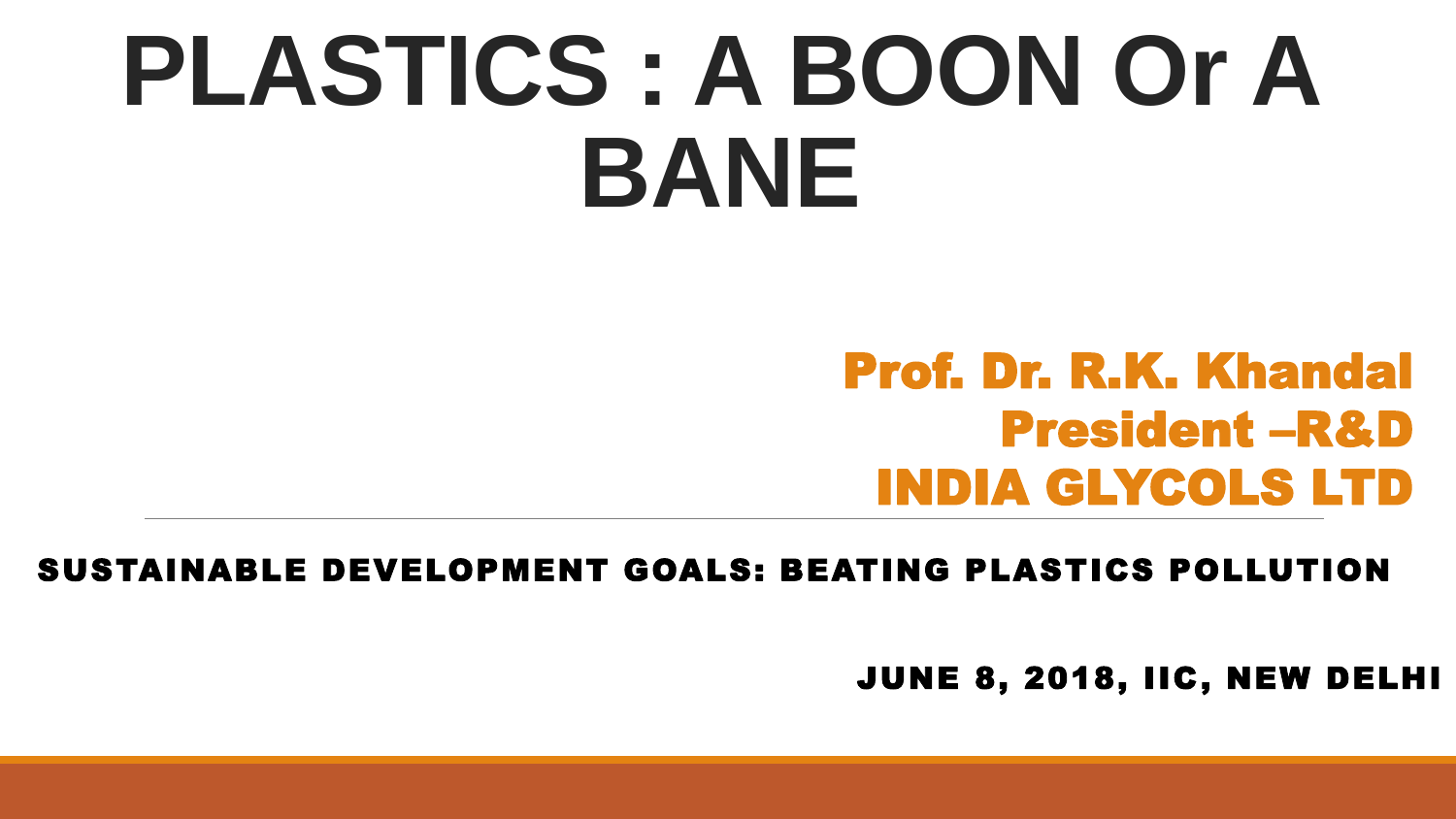# **Global Facts**

- **Global plastics consumption is ~200 million tons; 5% CAGR.**
- **At least 267 different marine species known to have suffered** 
	- **from entanglement or ingestion of plastics debris.**
- **Currently, As low as 10% of the total Plastics is recycled.**
- **The world average per capita plastics consumption is 26 kg.**
- **Per capita plastics usage per capita Gross National Income and the second state**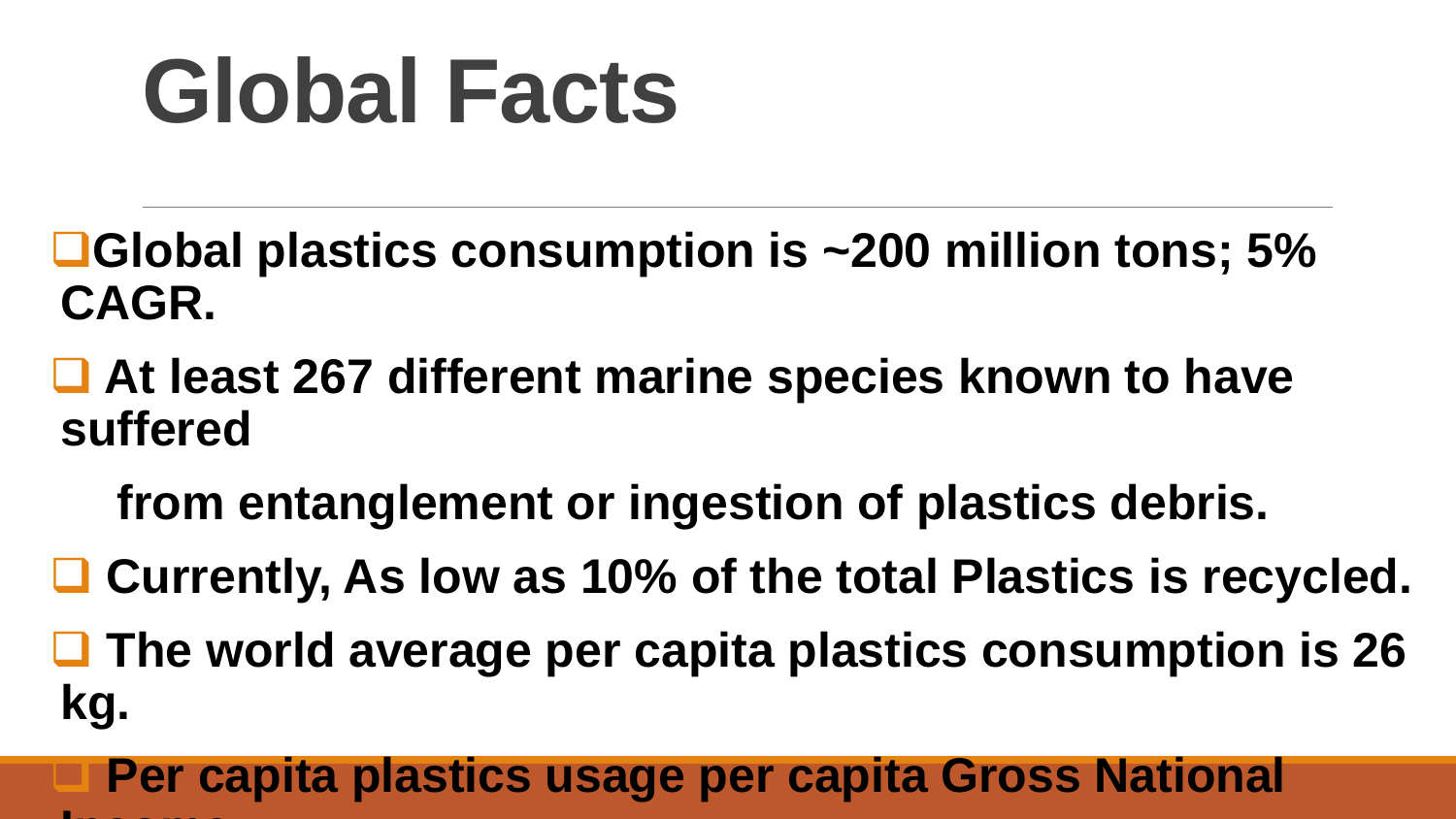#### **Per capita consumption of plastics Products (2017)Kg/person**



**The low consumption level indicates an enormous growth potential for the plastics sector in India.**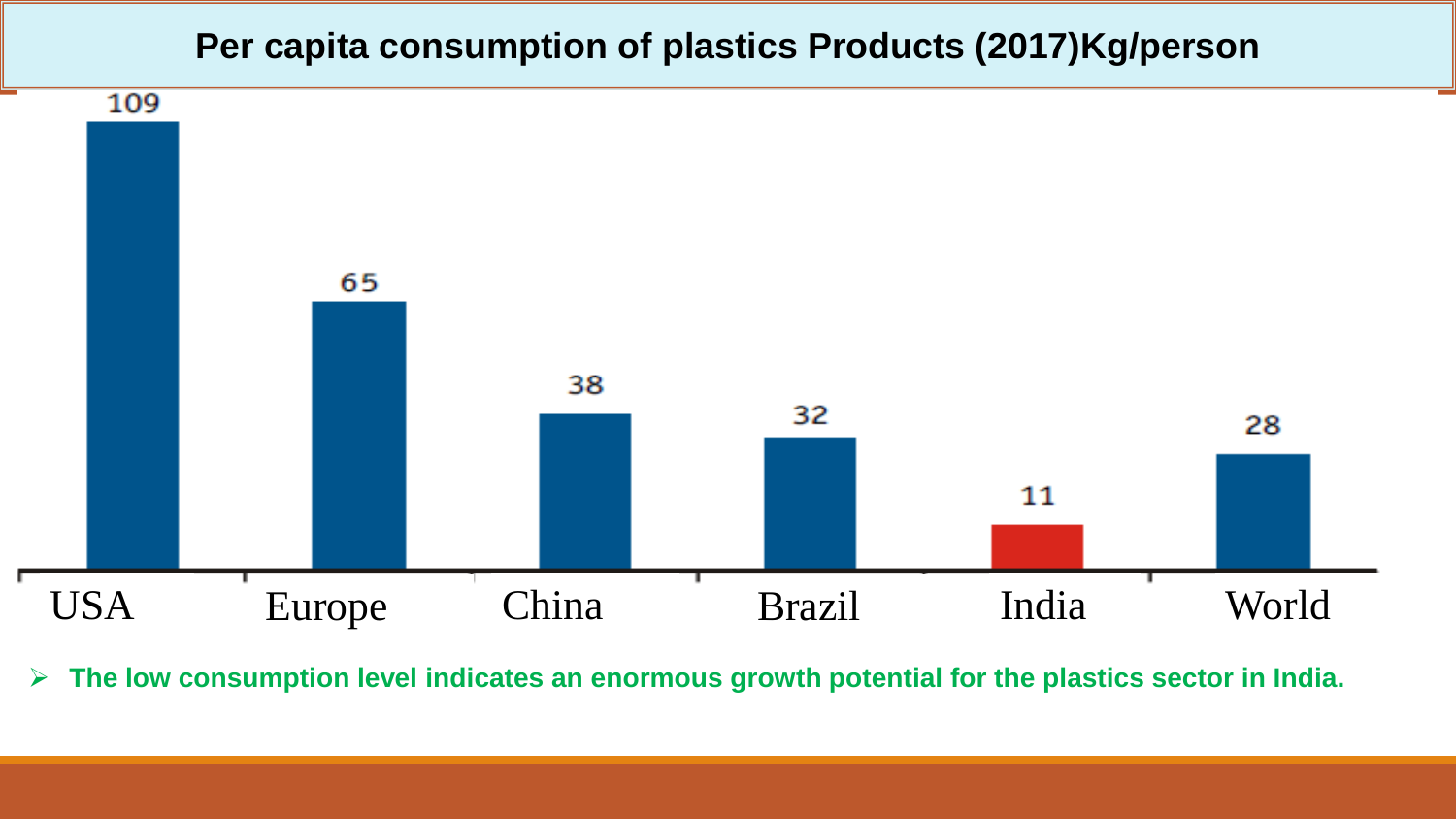#### **Growth in Global Plastics Production& Various Modes**

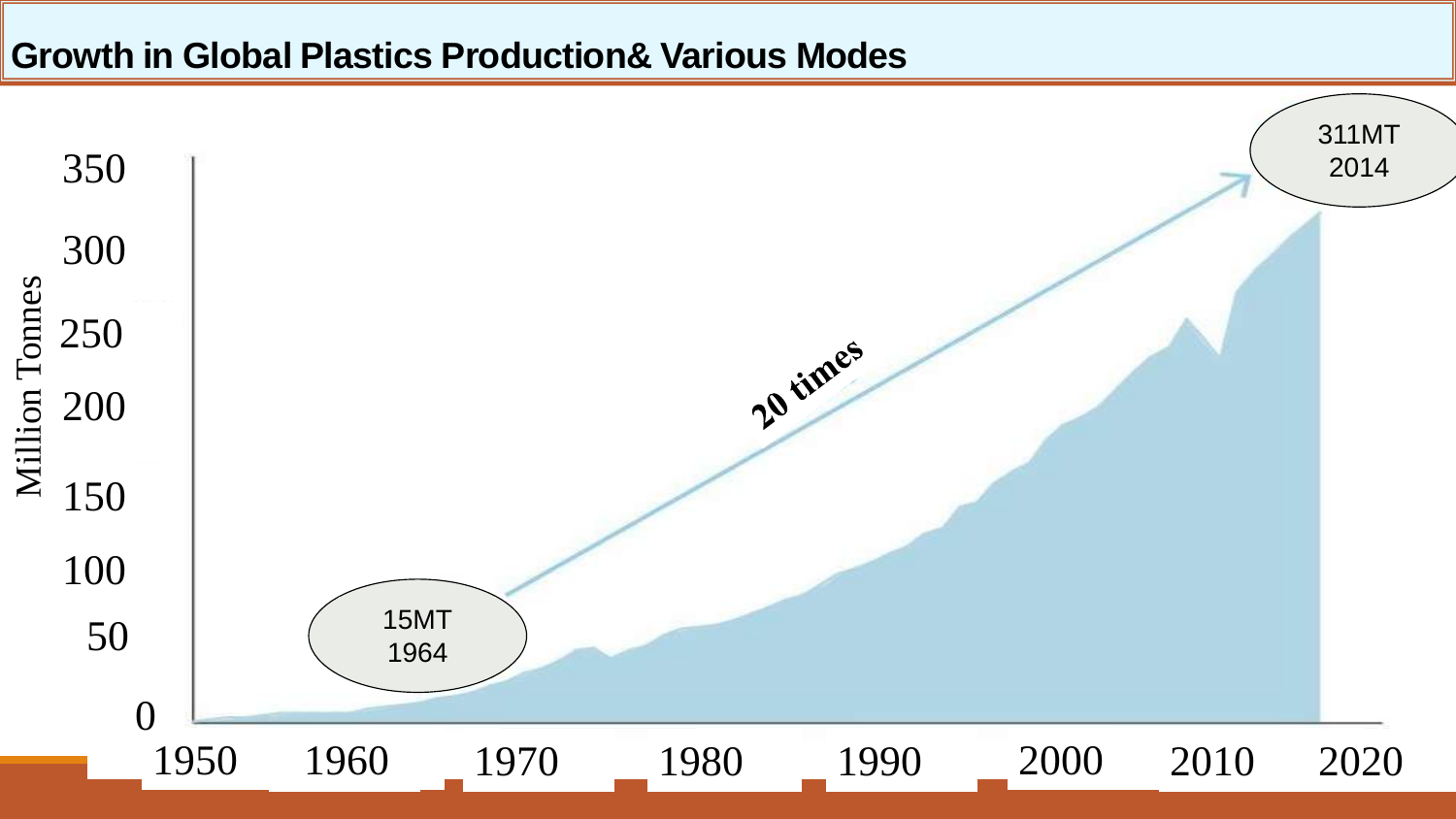# **Structure of Indian Plastics Industry**



*Source: CRISIL, Plastindia Foundation, Kanvic, TSMG Analysis*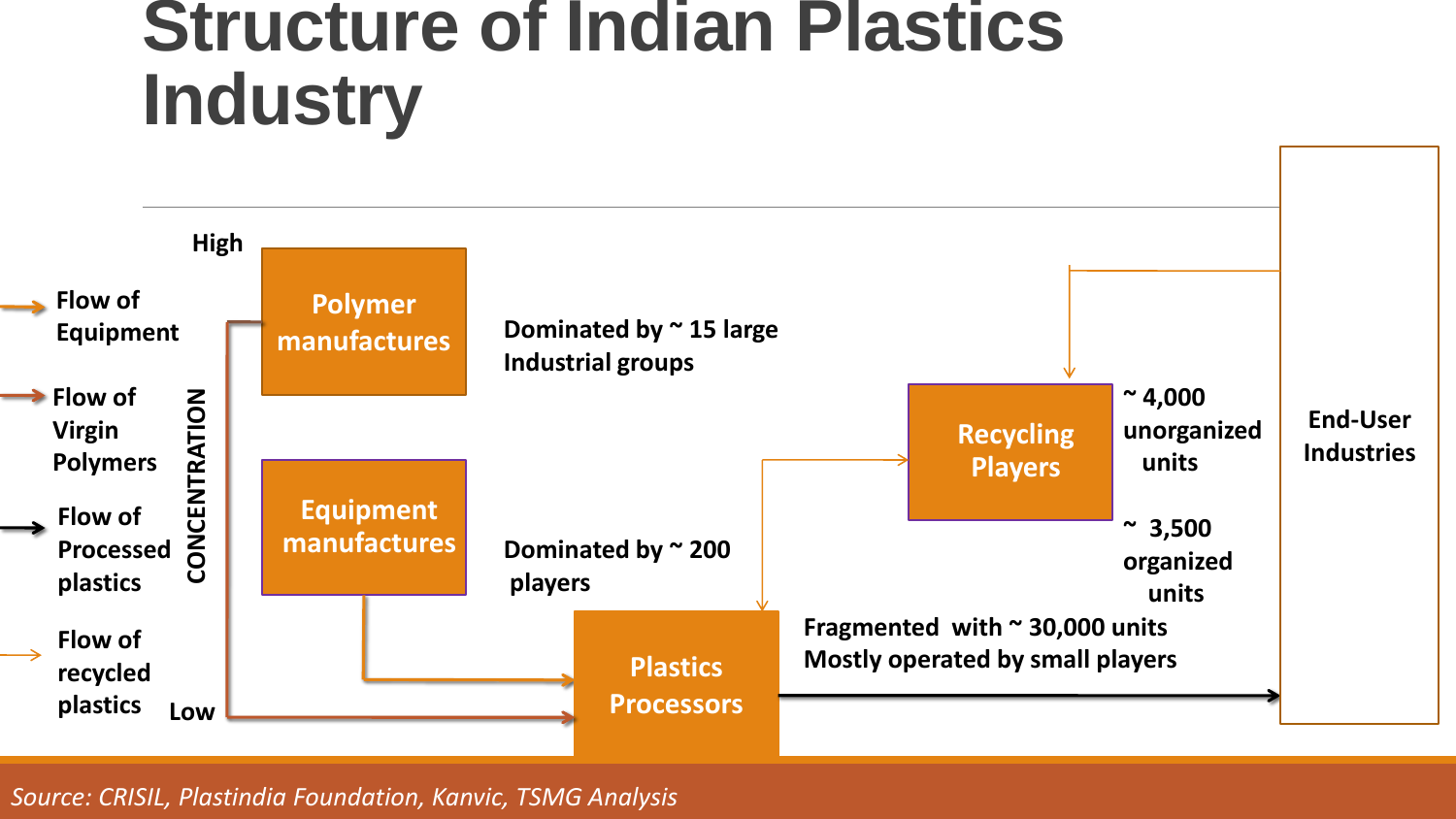#### **Import-Export Scenario of Plastics (in KT), 2013**

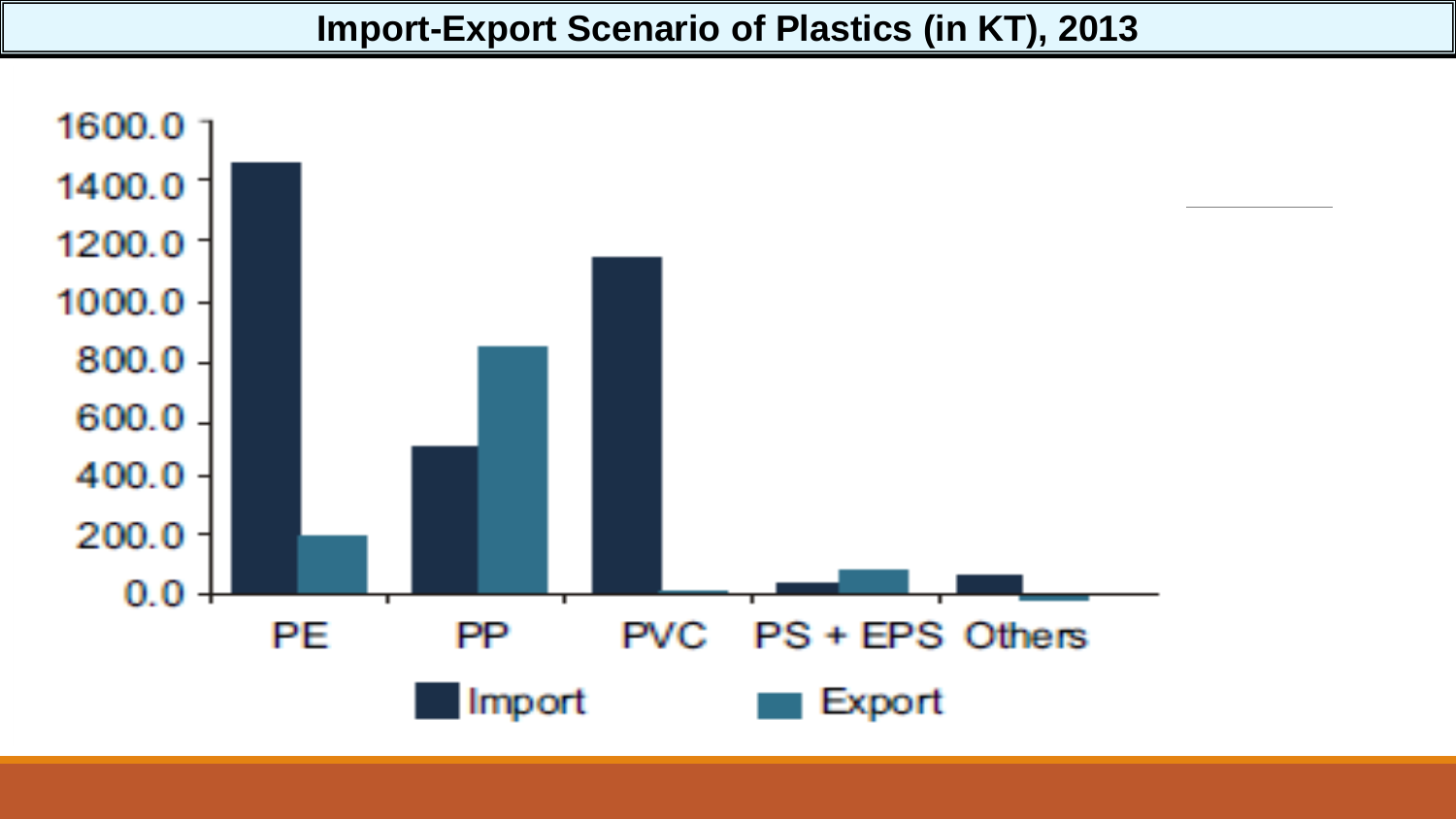#### Figure 9: Demand-supply scenario of plastics, Fy13



Source: Govt. of India Statistics, Analysis by Tata Strategic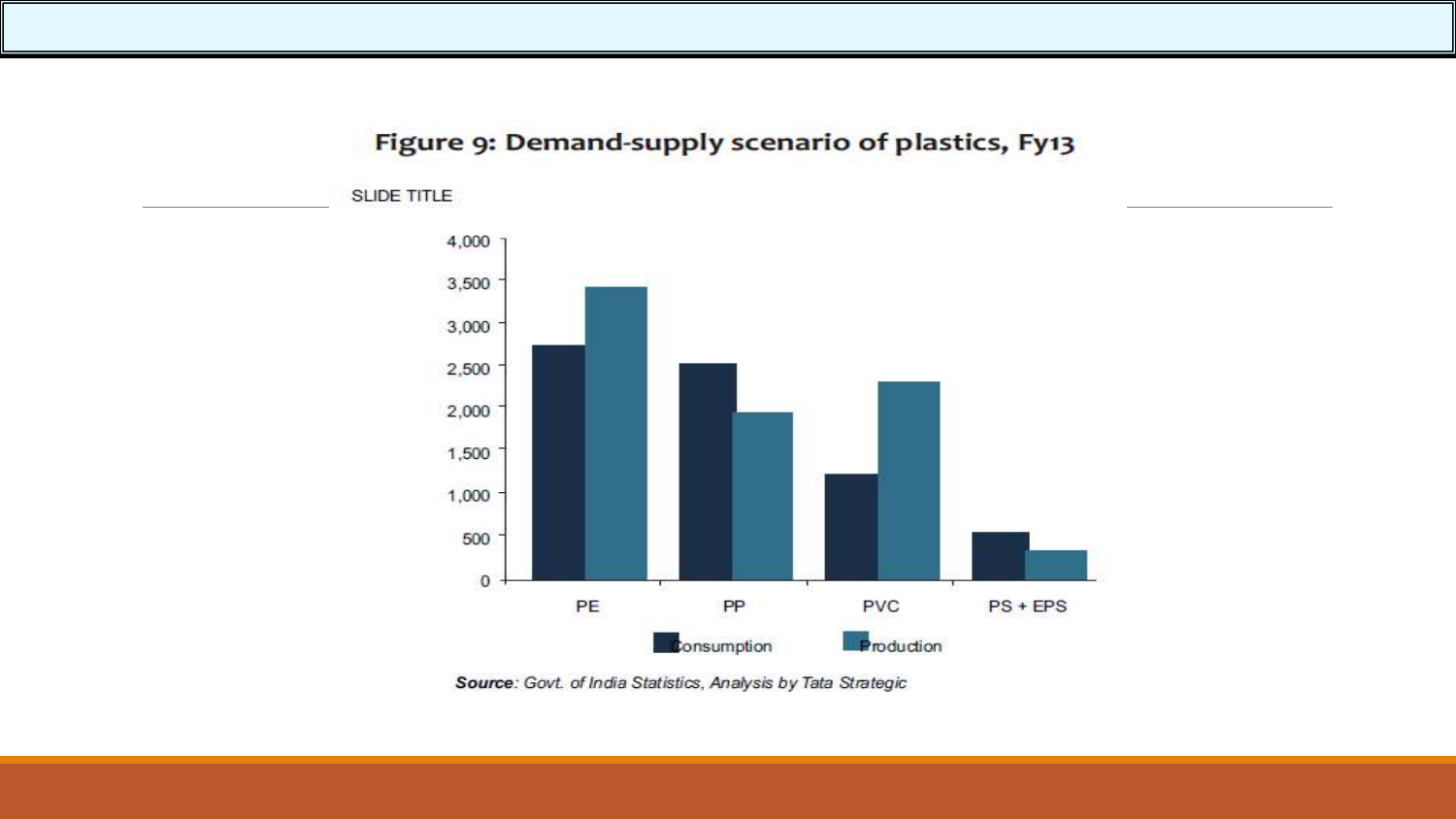

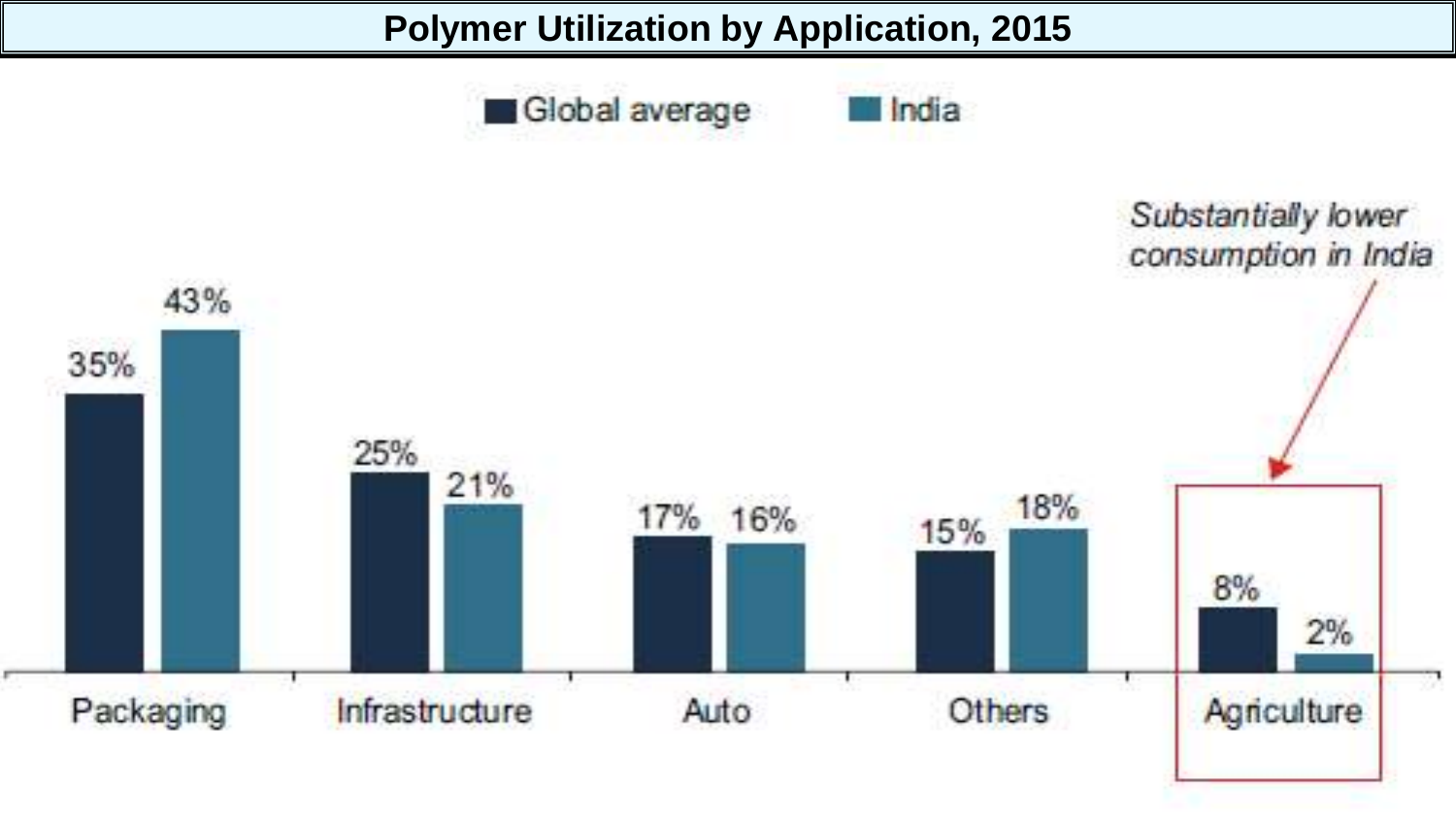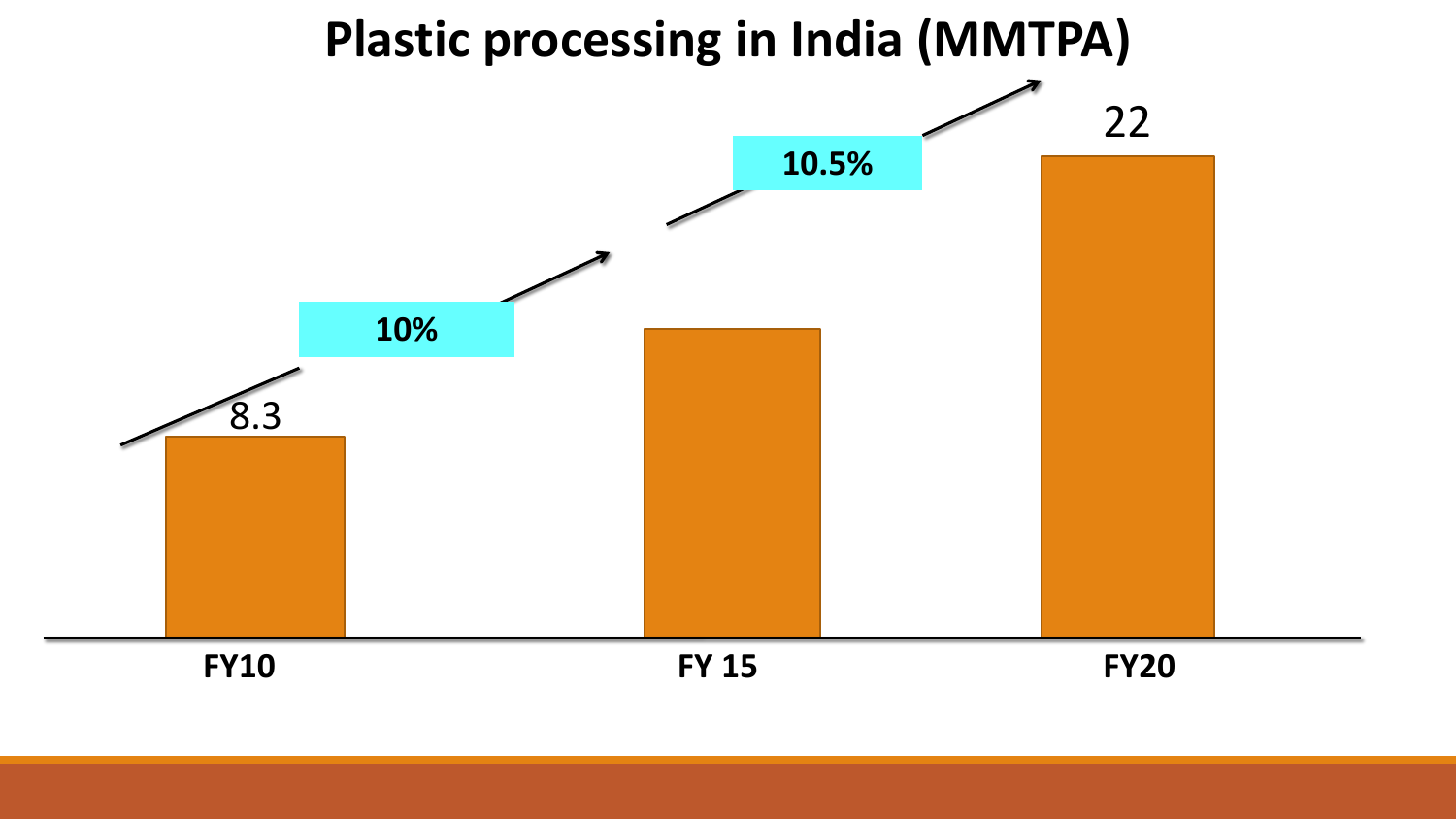# **Snapshot of the Indian Plastics Processing Industry**

| <b>Estimated size of plastic</b><br>processing in value (FY 15) | $\sim$ INR 1 LAKH<br><b>CRORE</b>    |
|-----------------------------------------------------------------|--------------------------------------|
| <b>Market size in volume (FY15)</b>                             | 13.4MMTPA                            |
| <b>Processing Units</b>                                         | > 30,000                             |
| <b>Technical manpower (as per CIPET) 11 lakh employees</b>      |                                      |
| <b>Growth Rate</b>                                              | 10-11%                               |
| <b>Per Capita Plastic Consumption</b>                           | 11 kg (World: 28<br>$K_{\mathbf{M}}$ |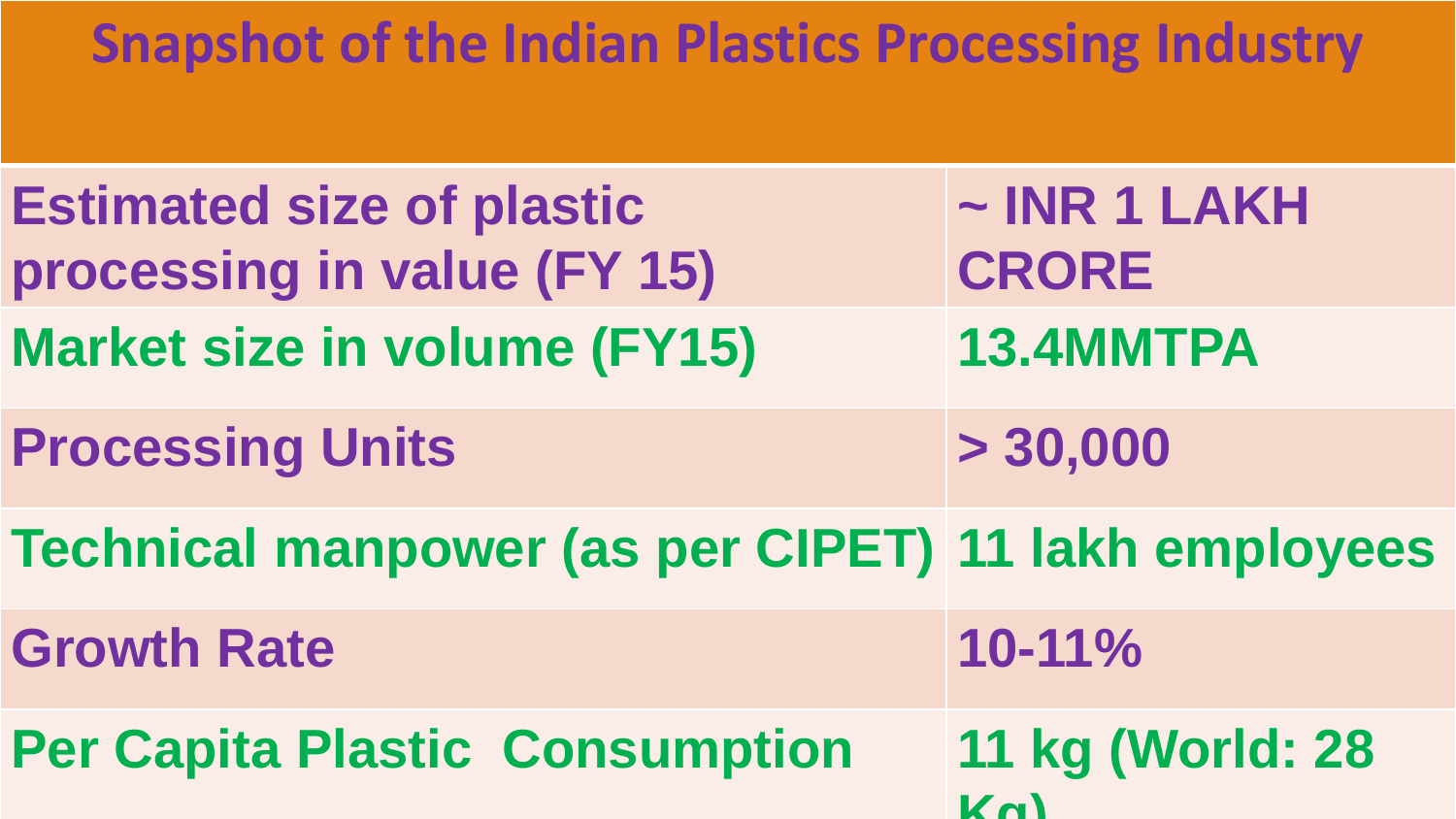- **Producture**<br>**Products demanded Agricultural technology**
- **Distribution channels** ٠
- Refrigerated storage ٠

# **Infrastructure**

- **Building & Construction** ٠
- **Public utilities services** ٠
- Mega highway projects ٠

Plastic demand growth drivers

### Other growth areas

٠

- Industrial/rigid packaging ٠
	- Automotive/Appliances
- Medical/personal care ٠

# **Packaging Industry**

- Food/Processed food ٠
- **FMCG** items ٠
- Packaged & fast food industry ٠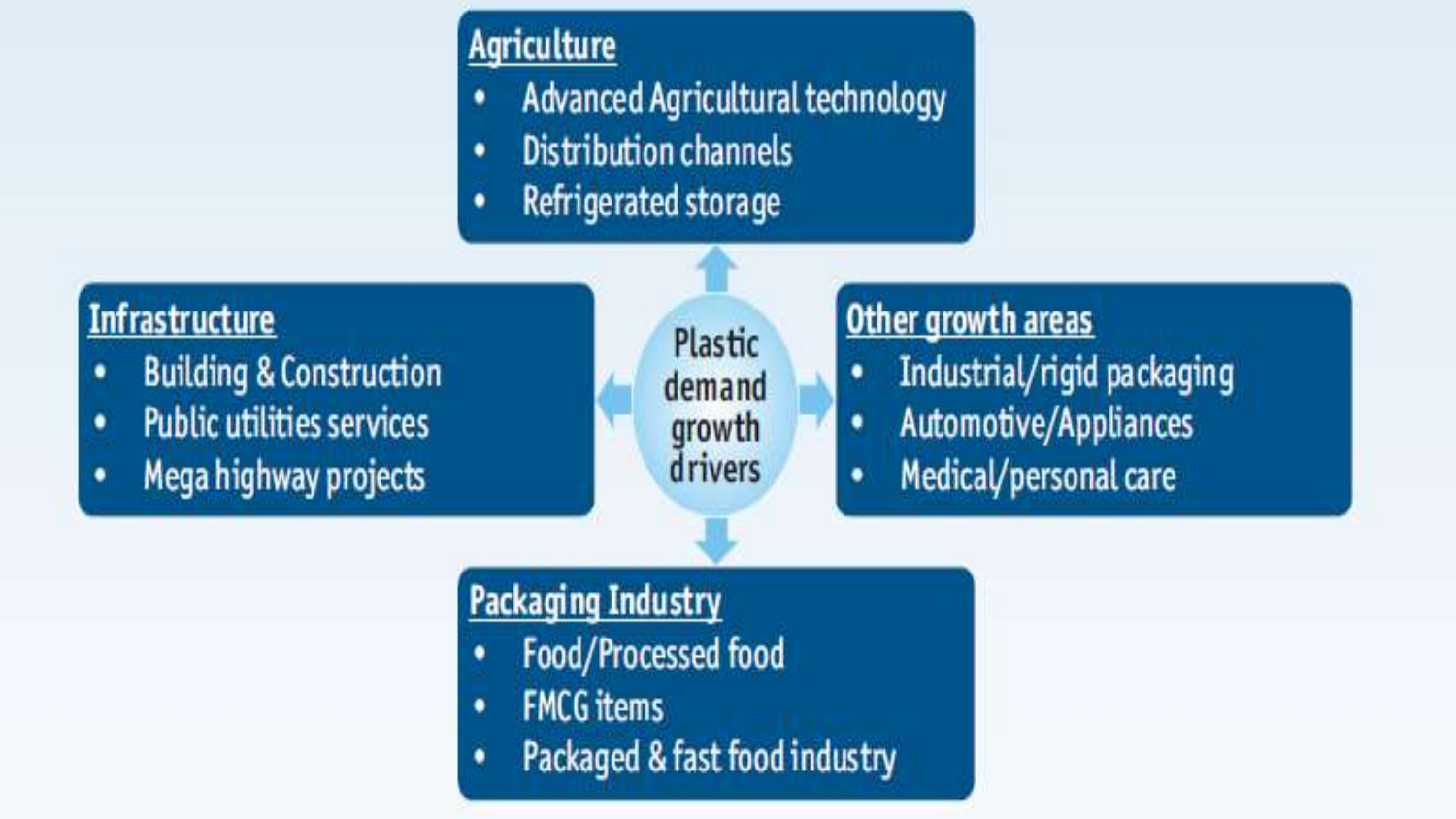#### **Plastics Consumption by Application : India**

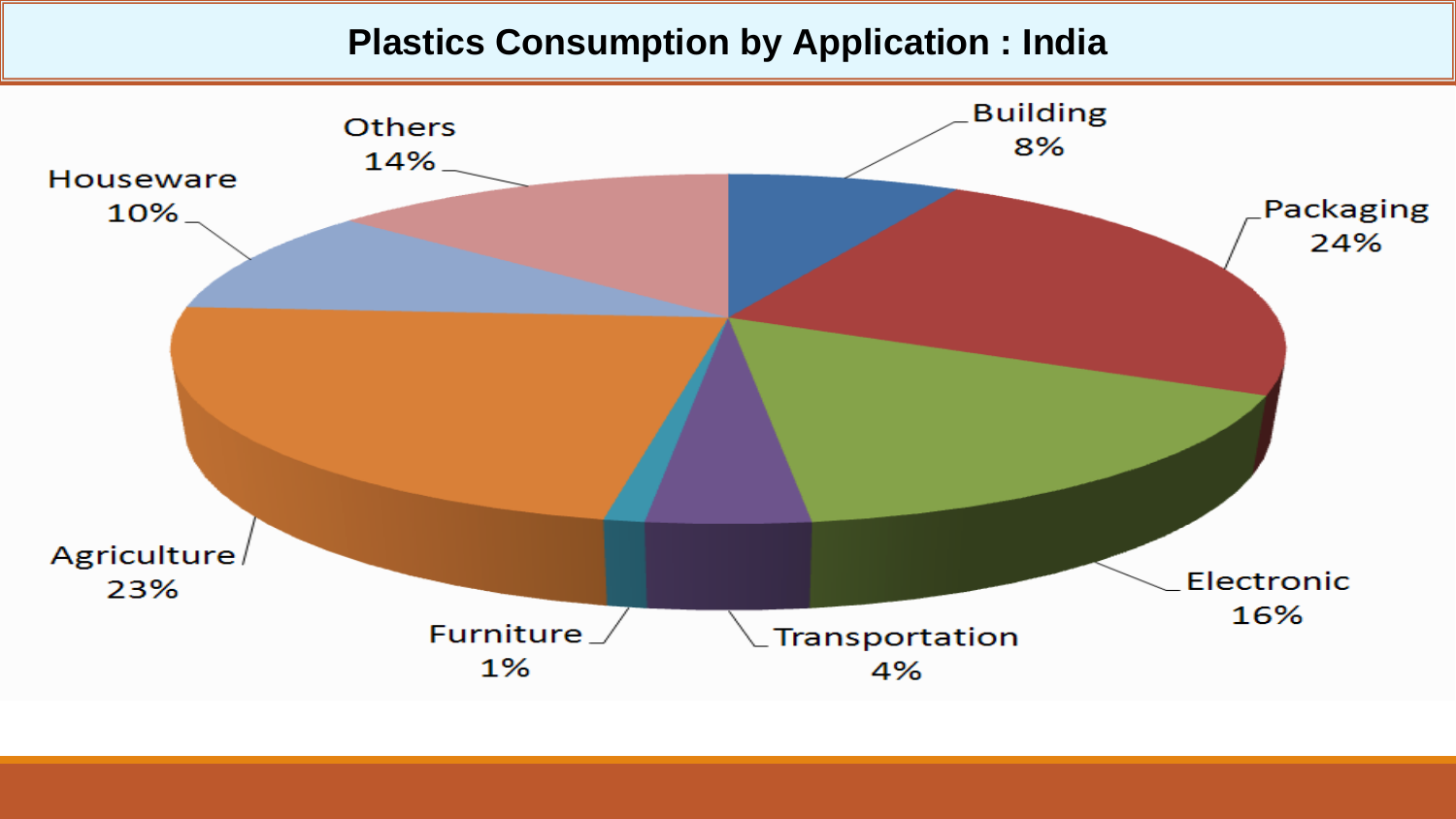# **Consumption trends for water packaging in plastics sachets, bottles, and cups (in million units per year) in India**



Source: GlobalData, Rabobank analysis 2018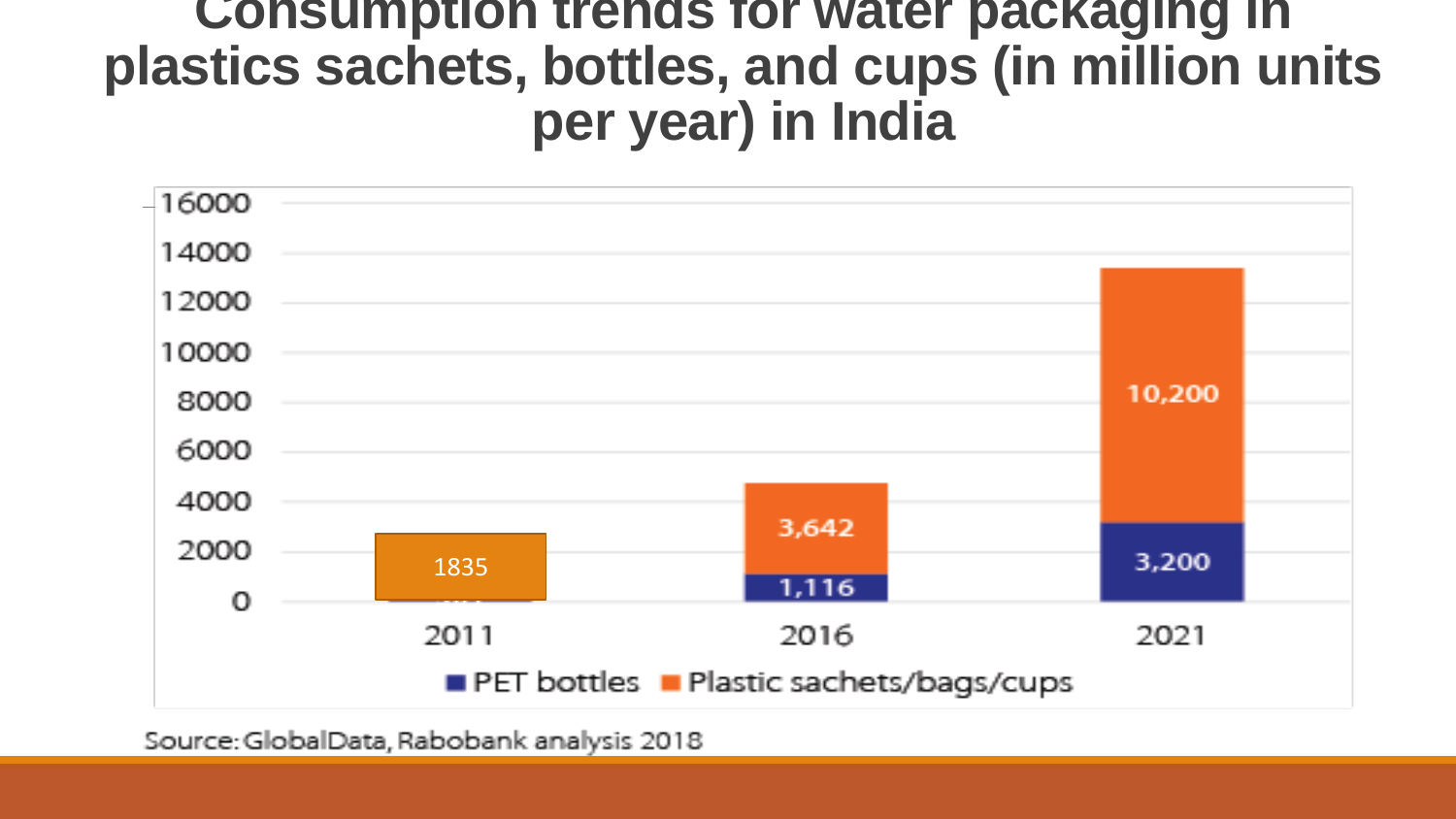#### **Primary plastics packaging usage in milk in India (in million units per year)**



Plastic pouch (PE based)

Others (liquid cartons, glass, paper, other plastics)

Source: GlobalData, Rabobank analysis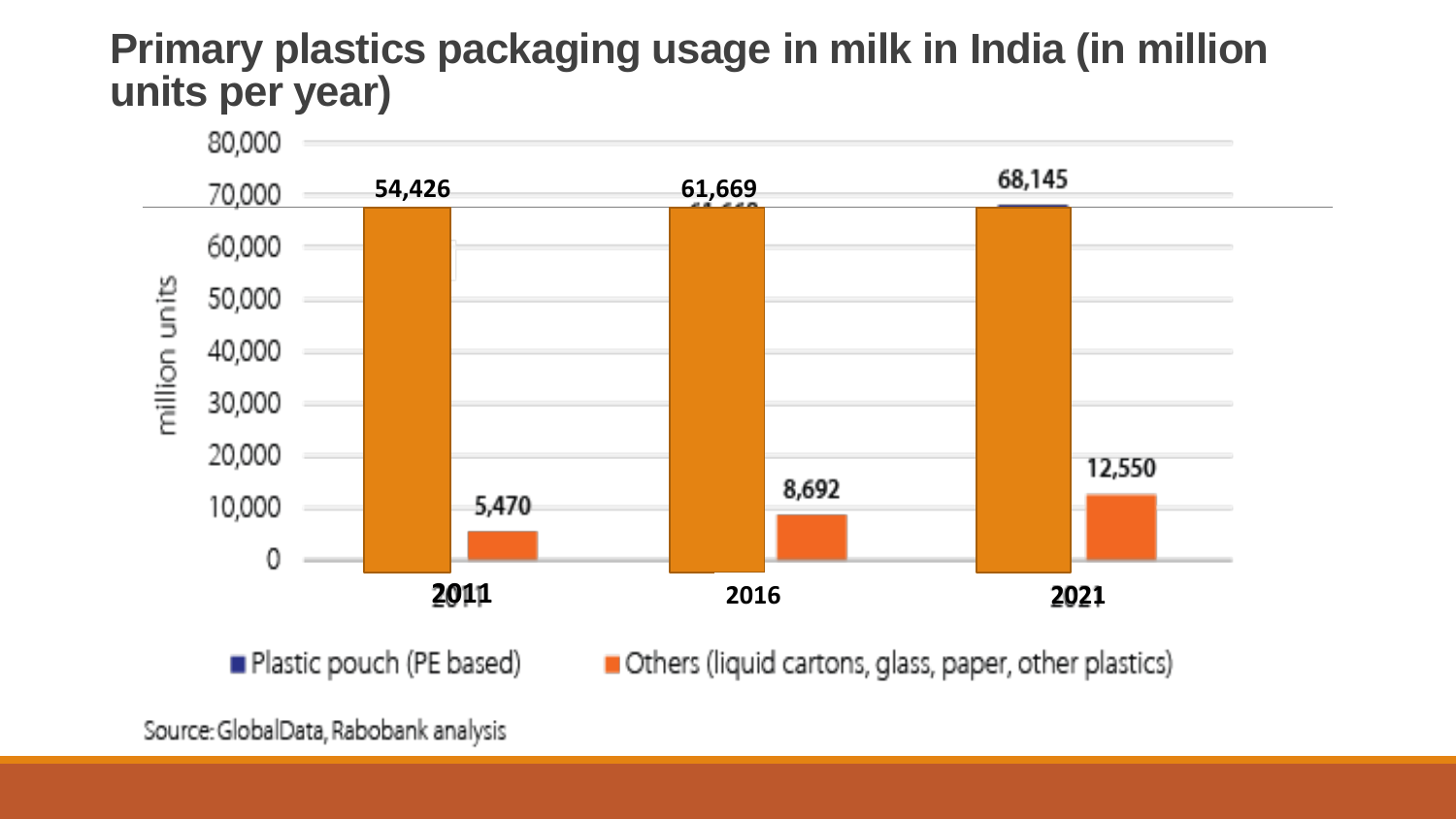# **PLASTICS : A BOON**

■ Plastics are a unique material that can substitute metal, **wood,** 

 **paper and what not.**

■ Plastics are wonderful materials, not depleting natural **resources.**

 **Extreme versatility and ability to be tailored to meet very specific** 

 **technical needs.**

 **Substitution of wooden furniture by plastics; saves environment** 

### **from felling trees.**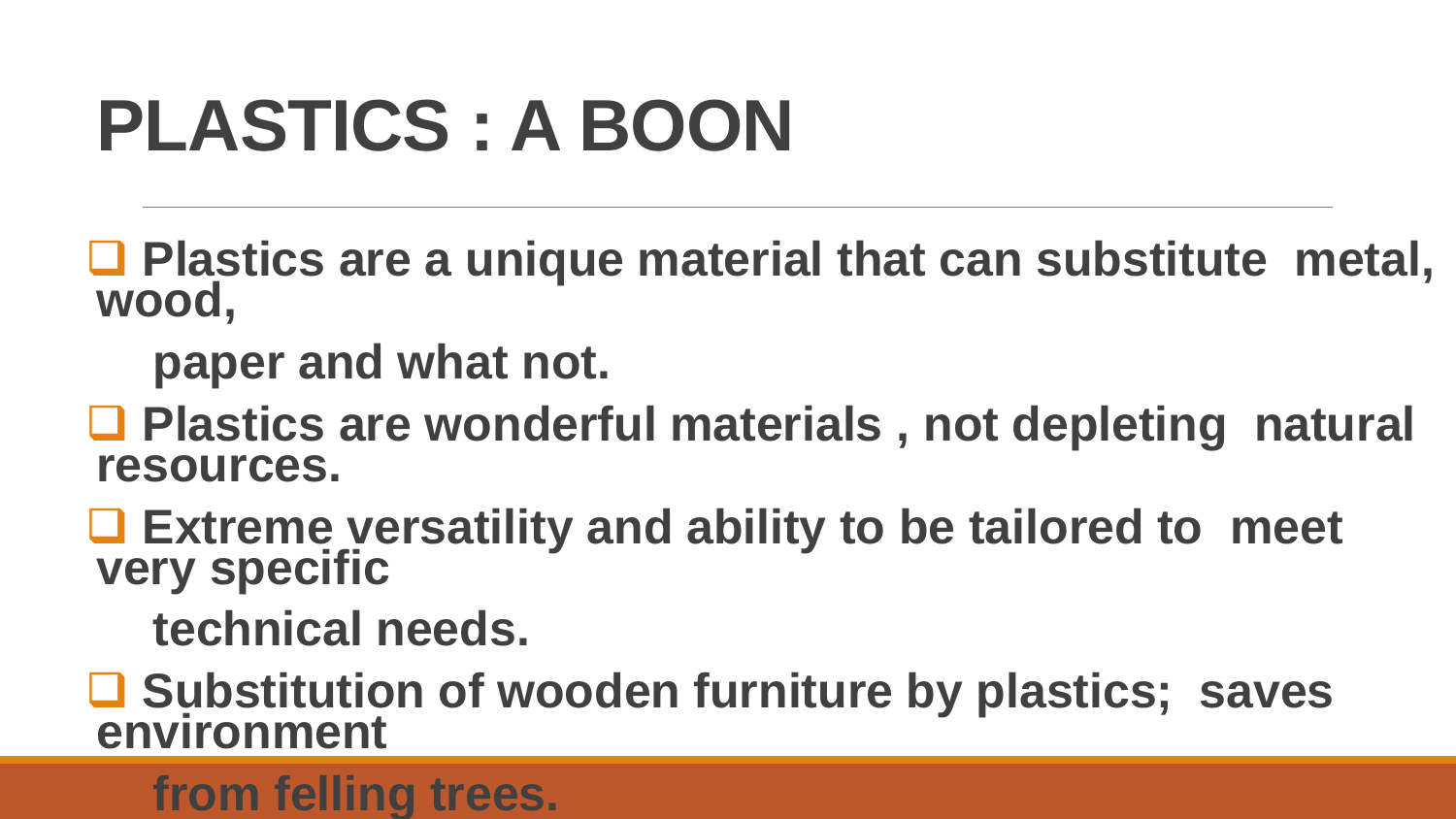# **Plastics: Advantages**

**Easy to handle**  $\bigotimes$  **Excellent thermal & Light weight electrical Insulation properties**

**Water Resistance to water,** 

**Durable**

**Easy to clean**

**Versatile**

**Easy to Handle**

**Hygienic for Food packaging**

**Available in different colours**

**≻ Since introduction of plastics in 1950s they have countless advances in our industry and way of life**

**Indian plastic industry is making significant contribution to economic development & growth of various key sectors that includes Automotive, Construction, Electronics, Healthcare, Textiles, and FMCG..**

**Recyclable**

**chemicals & stress** Easy to Handle **Atively Inexpensive as compared to other material**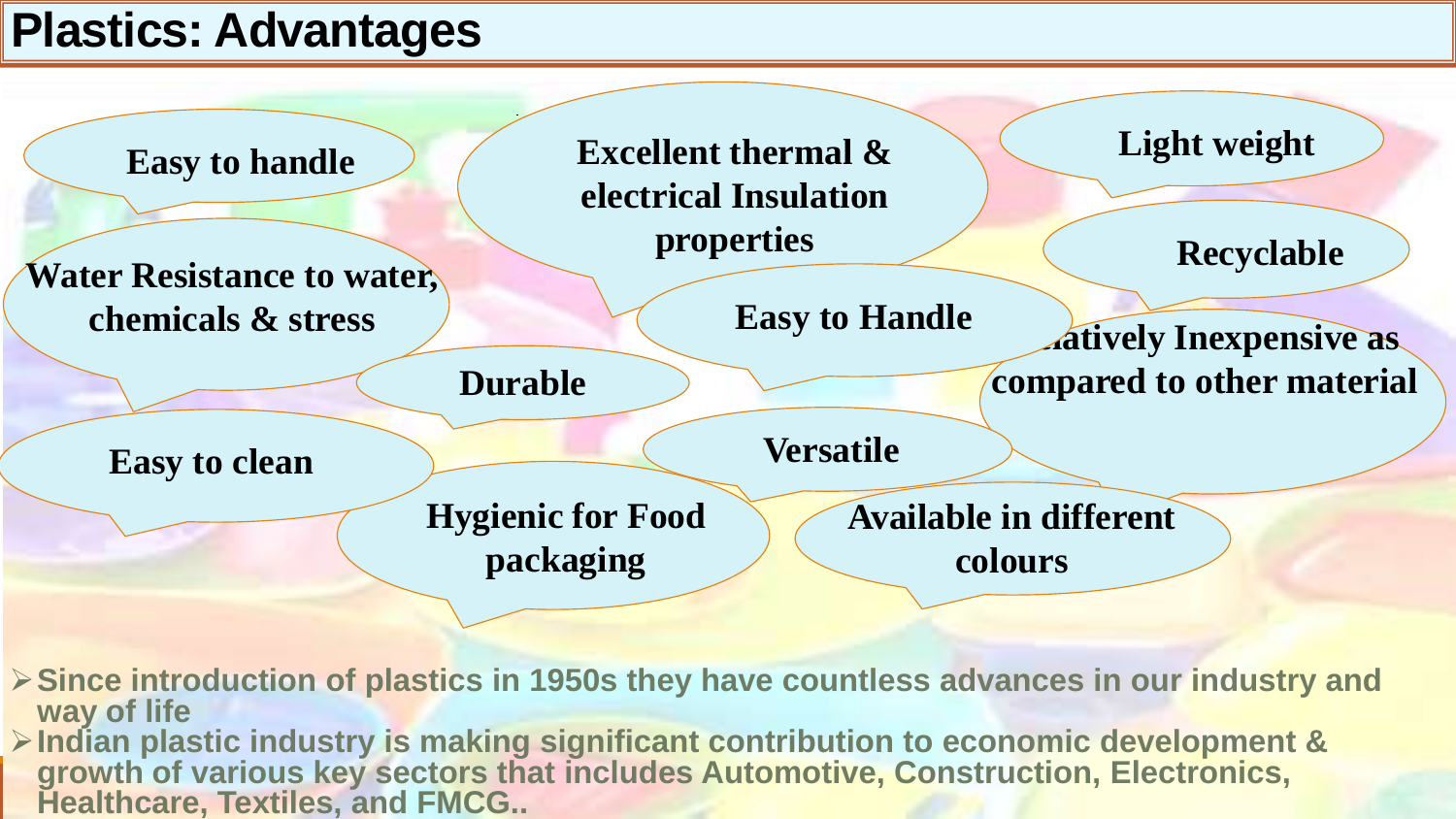# **Plastics in Food Packaging**

| idətiyə ili i ovu i dönayılığ                     |                                                                                                                                             |                                  |                                                                              |                                                                                                                                                                                           |                                                                               |  |  |
|---------------------------------------------------|---------------------------------------------------------------------------------------------------------------------------------------------|----------------------------------|------------------------------------------------------------------------------|-------------------------------------------------------------------------------------------------------------------------------------------------------------------------------------------|-------------------------------------------------------------------------------|--|--|
| <b>Secondary</b><br>Packs                         | <b>Jute</b><br>substitution                                                                                                                 | <b>Packaged</b><br><b>Crates</b> | <b>Glass</b><br>substitution                                                 | <b>Active packaging</b><br>(MAP)                                                                                                                                                          | <b>Vacuum</b><br><b>Packaging</b>                                             |  |  |
|                                                   |                                                                                                                                             |                                  |                                                                              |                                                                                                                                                                                           |                                                                               |  |  |
| • Saves<br>storage space<br>• Ease of<br>handling | ■ High strength for Saves storage Cost effective<br>packing pulses, space<br>grains, flours, • Ease of<br>etc<br>■ Enhanced<br>storage life | handling<br>•Disposable          | • Easy to transport<br>• Provides barrier<br>properties during<br>shelf life | • Maintains<br>freshness by<br>simultaneous<br>respiration &<br>permeation<br><b>• Equilibrium</b><br>packaging<br>atmosphere is<br>created with<br>appropriate % O2<br>& CO <sub>2</sub> | •Multi-layer<br>packaging<br>. No fumigation<br>required<br>. Long shelf life |  |  |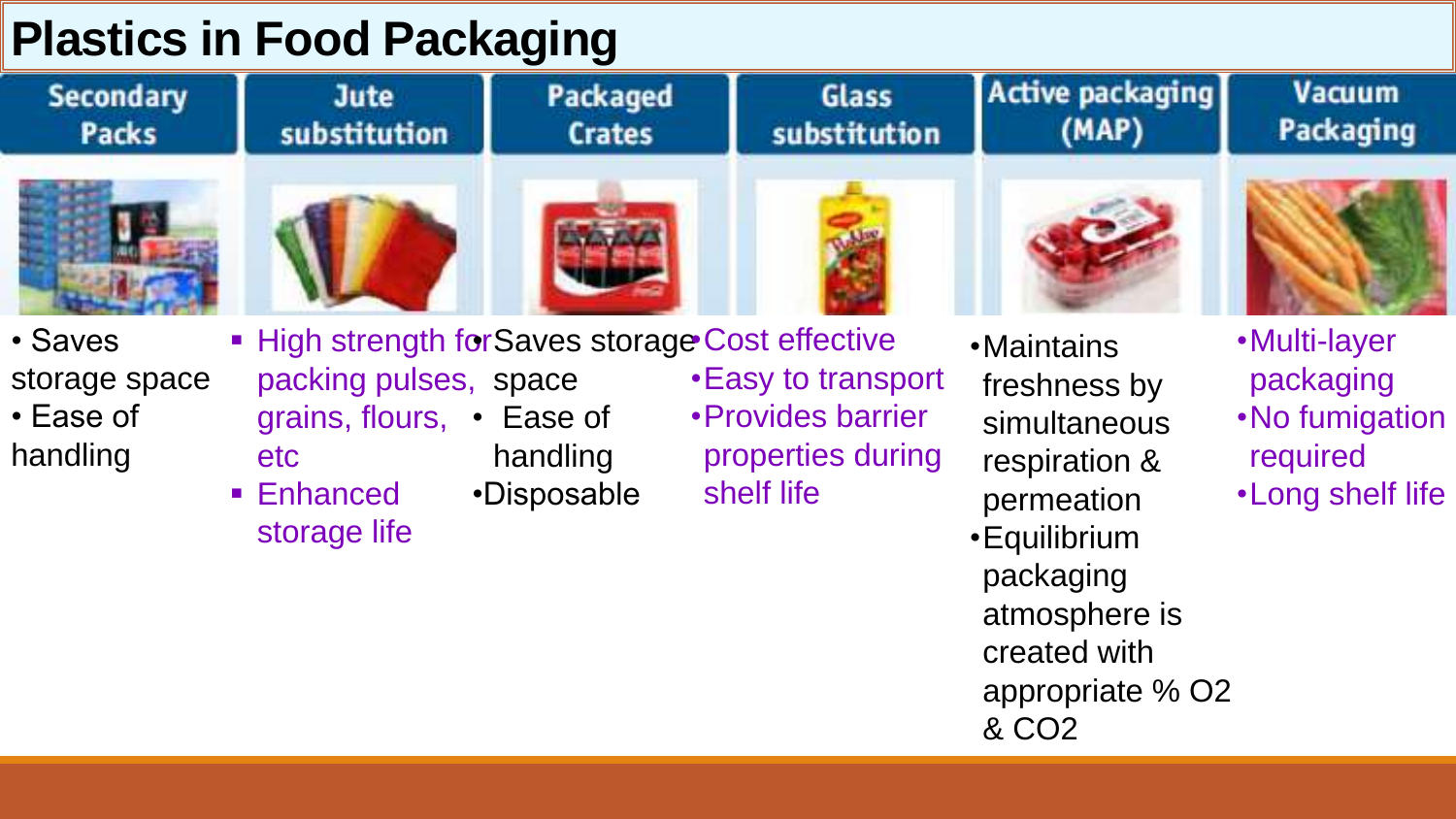#### **Plastics in Agriculture**



**Tunnels**

**Irrigation**

- •Avoid extreme temp.
- •Provide appropriate env. conditions
- •Prevent plants from direct sunlight
- •Reduced pesticide use
- •Helps maintain humidity
- •Prevents contamination from weeds
- •Avoids contact between plant & ground
- •Prevents soil erosion
- •Used for short plants
- •Avoid extreme temp.
- •Provide appropriate env. conditions
- •Prevent plants from direct sunlight
- •Reduced pesticide use
- •Plastic irrigation pipes prevent waste of water and nutrients •Rain water can be retained in reservoirs built with plastics
- •Water is distributed via pipes, drop irrigation systems



Boxes & Crates for crop collection, handling & transport



•For storing animals grains & straw during winter,

•Resistant & content can be stored for years.

**Plasticulture has provided Innovative and sustainable solutions to Agriculture**

•Prevents moisture evaporation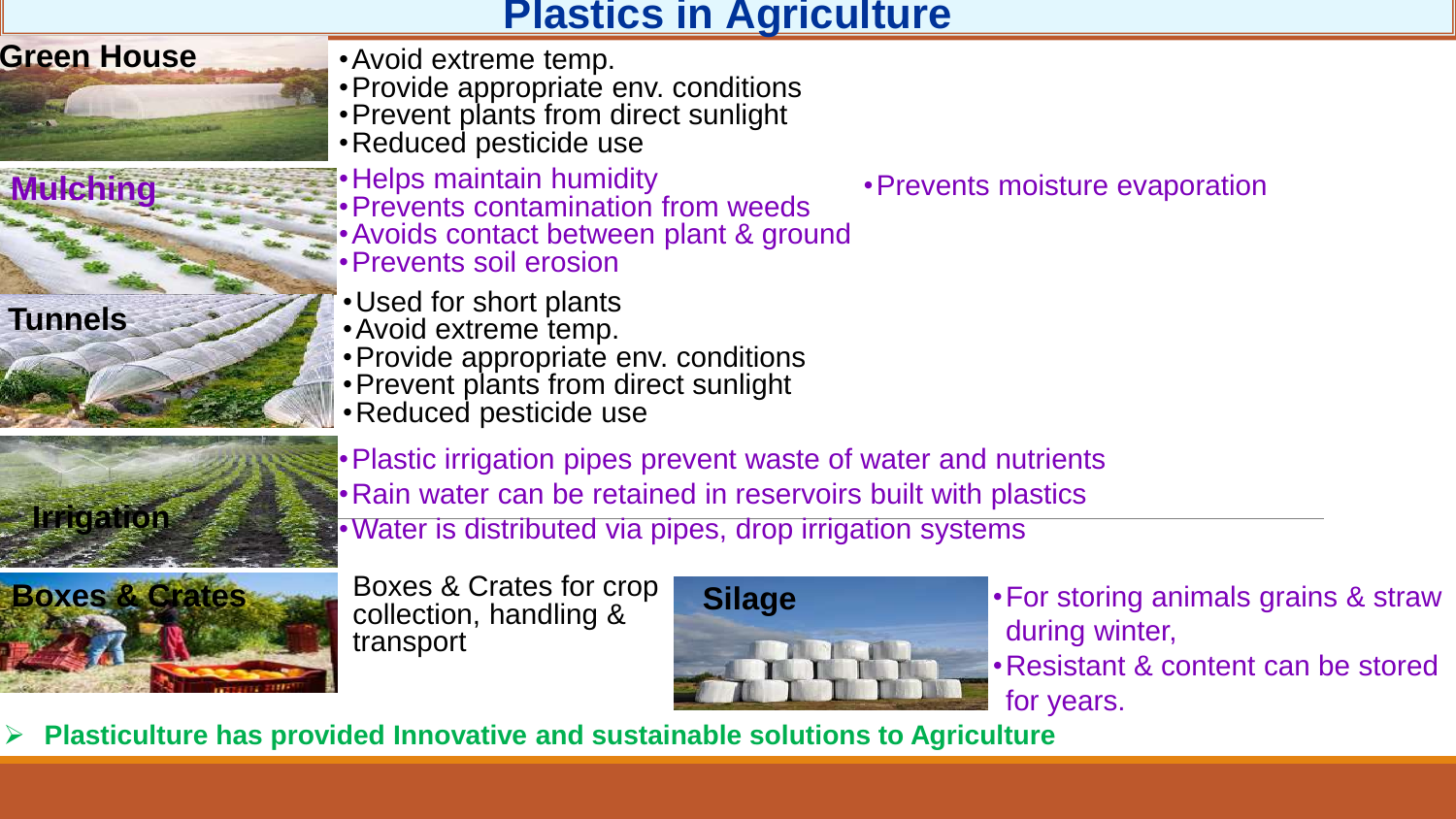### **Plastics in Automotive Industry**

**Engineered Thermoplastic<br>Solutions** 

# **Instrument Panels**

> Retainers

l.

- > Center Stacks
- > Back-lit Buttons & Switches

#### **Door Systems**

- > Lift Components
- > Module Carriers
- $>$  Latches
- > Handles

### **Fuel Systems**

- > Gas Caps
- $>$  Clips
- $>$  Connectors
- > Filler Tubes

### **Pedal Boxes**

- $>$  Housings
- > Brackets
- > Wear Components

# **Sunroofs**

- $>$  Rails
- $>$ Slides
- > Housings

#### **Seating**

- > Arm Rests
- > Seat Pans
- $>$ Slides
- > Handles

# **Airbag Retainers**

- > Housings
- > Brackets

### **Shifter Bases**

> Housings  $>$  Levers

 $>$ Frames

# **Drivetrain**

- > Seal Rings
- > Thrust Washers
- $>$  Bushings

### **Sensor Housings**

- > Drivetrain
- $>$ Emission
- > Safety & Security

### **Front End Modules**

- > Carriers
- $>$  GOR's
- > Cooling Modules

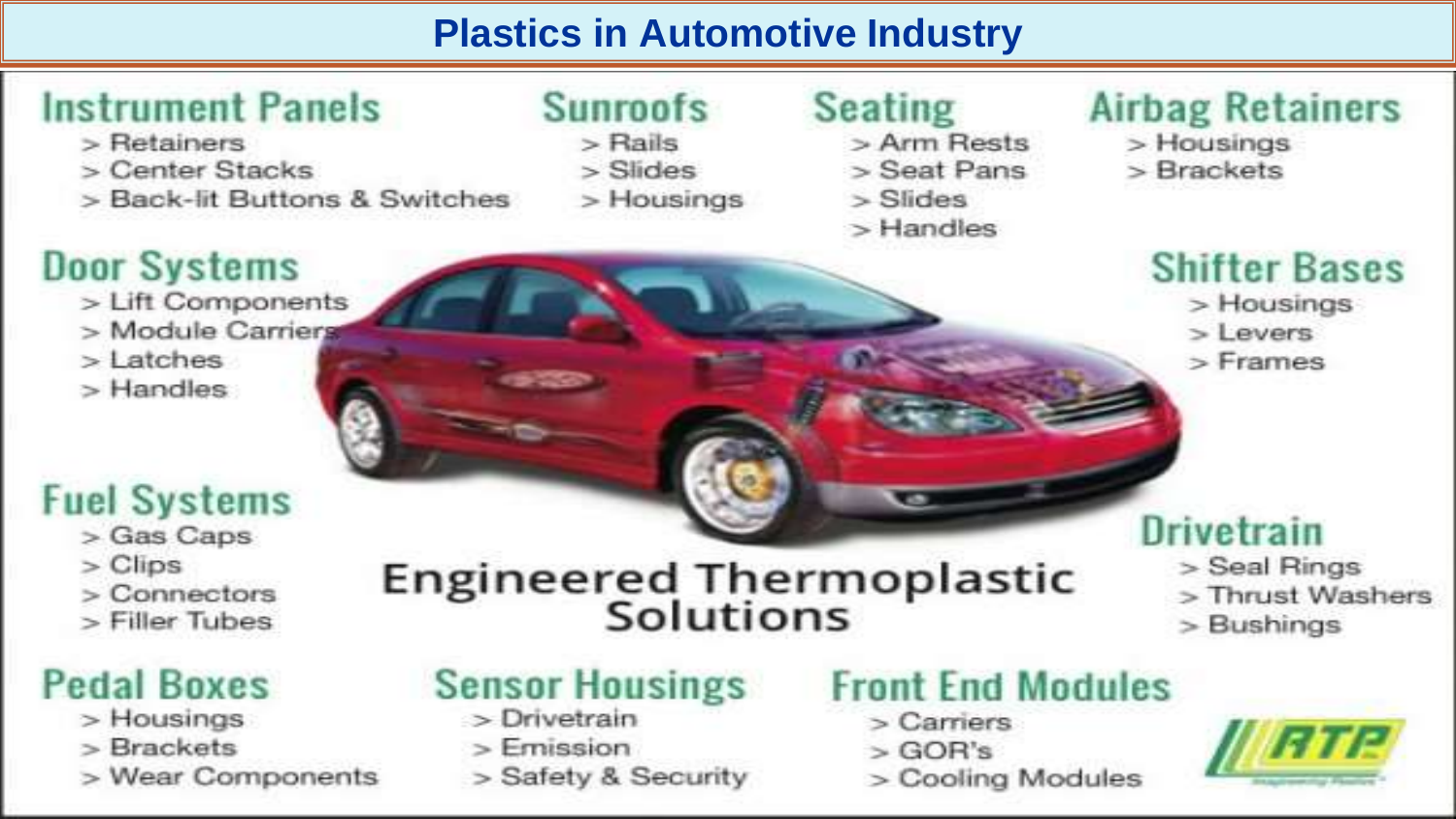# **PLASTICS : A BANE**

**ODisposal of plastic is a challenge even to the modern society** ■Polycarbonate, used to make transparent baby bottles has Bisphenol A (BPA), a known hormone disruptor can lead to cancer, insulin resistance, inflammation, and heart disease.

- $\Box$  can cause skin allergies or dreadful disease like cancer due to repeated recycle of degradable plastics
- $\Box$  Plasticizers like phthalates are suspected to cause upheaval in the hormone systems of Burning of Chlorinated plastics release carcinogens: dioxins and furans animals and people, especially kids.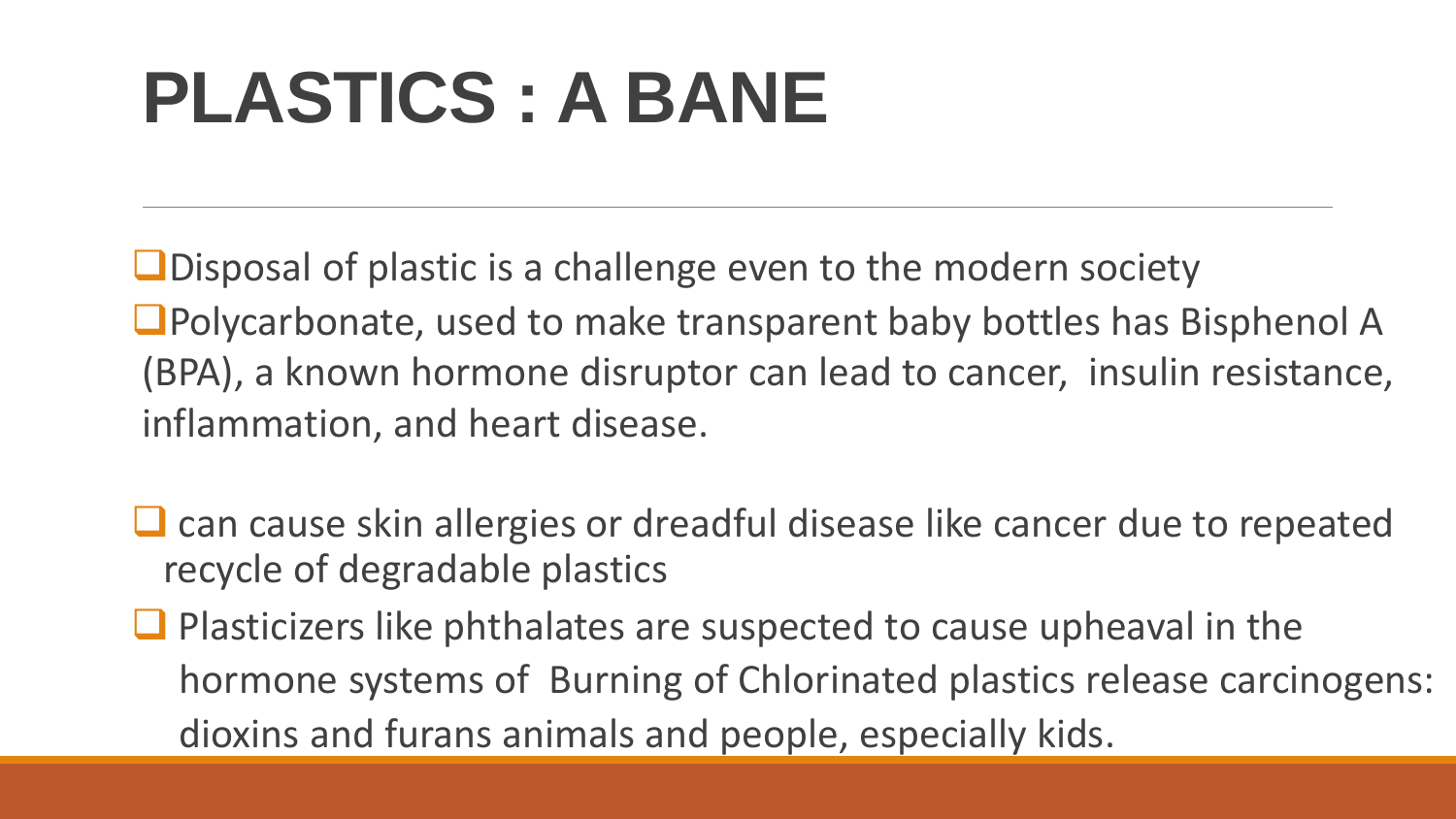# **Plastics: A Bane**

- Every product has a shelf life, but sadly that is not the case with plastics.
- Burning of Chlorinated plastics release carcinogens: dioxins and furans
- $\Box$  India generates around 56 lakh tonnes of plastic waste annually, where [Delhi](http://swachhindia.ndtv.com/delhis-waste-responsible-killing-aquatic-life-yamuna-river-2095/) alone accounts for 9,600 metric tonnes per day.
- $\Box$  Plastic menace is also one of the major causes that is making [waste management](http://swachhindia.ndtv.com/tag/waste-management/) an Herculean task for the country.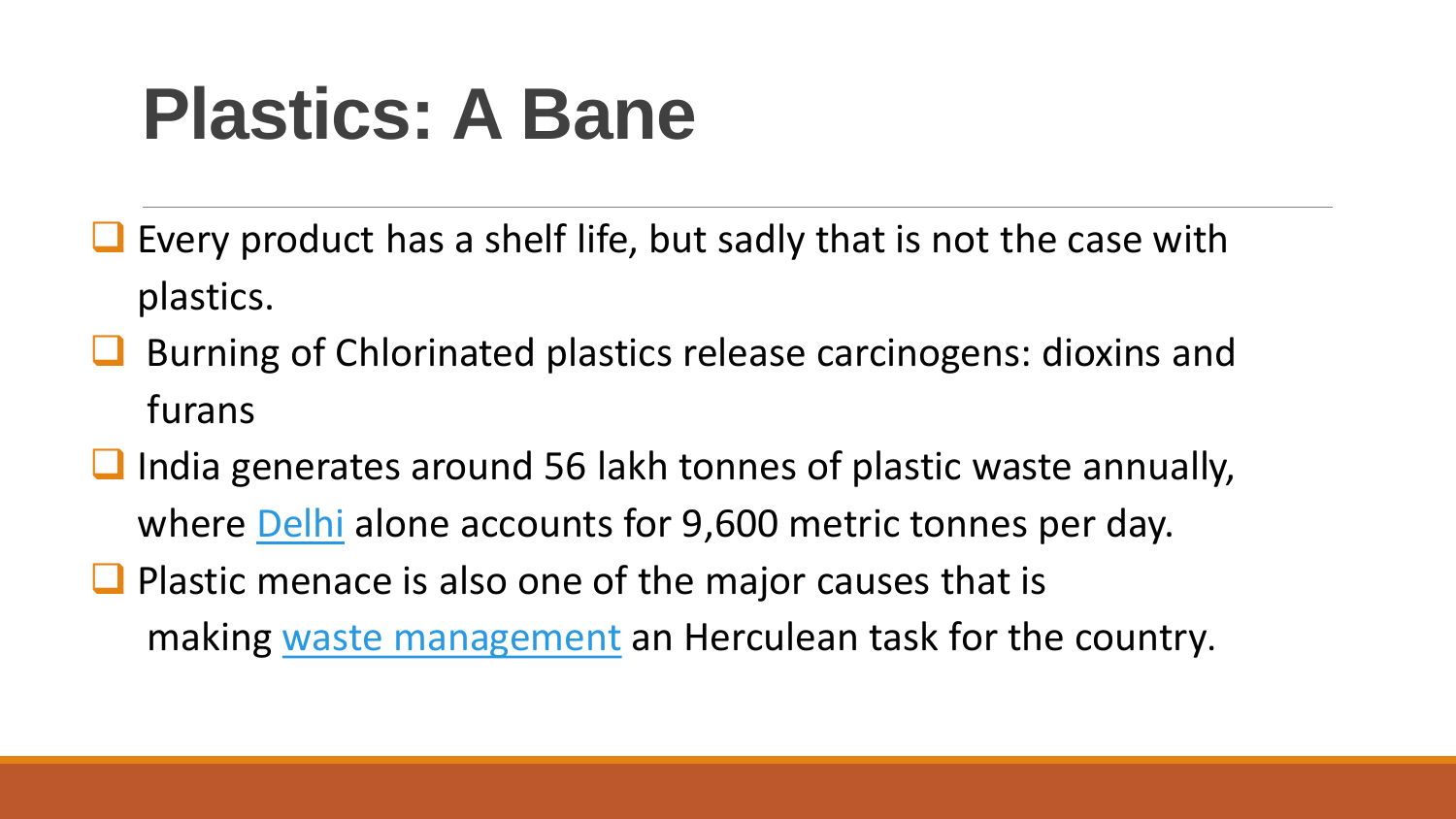#### **Plastic Debris contributed to Oceans in 2010 (Pounds)**

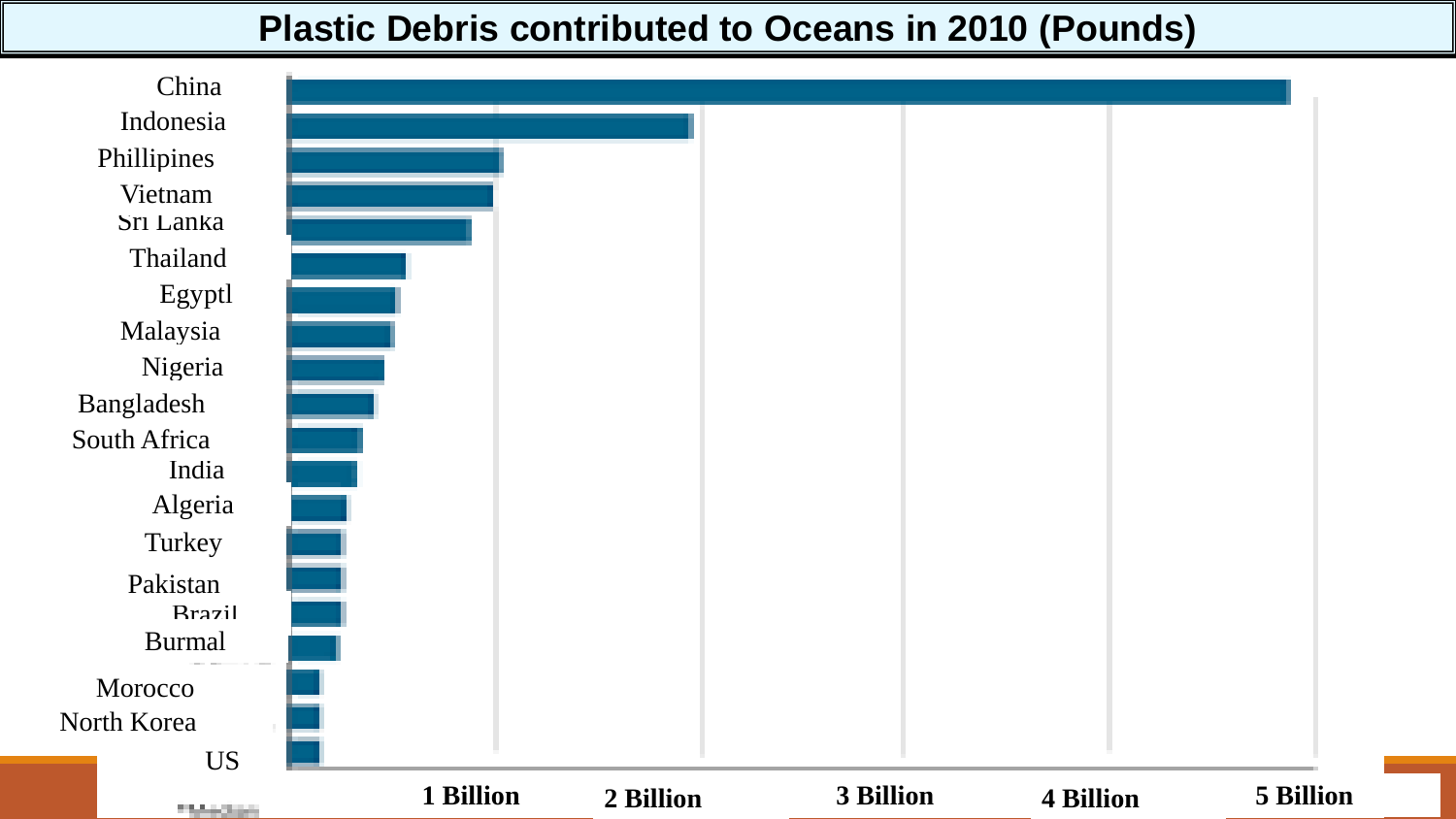**Humans have created about 8.3 billion metric tons of plastics till date outgrowing all other man-made materials other than steel & cement**

#### How heavy is 8.3 billion metric tons?

#### **Rapid Rise of Plastics**

**A world without plastics seems unimaginable today, although their large scale production and usage dates back to around 1950**

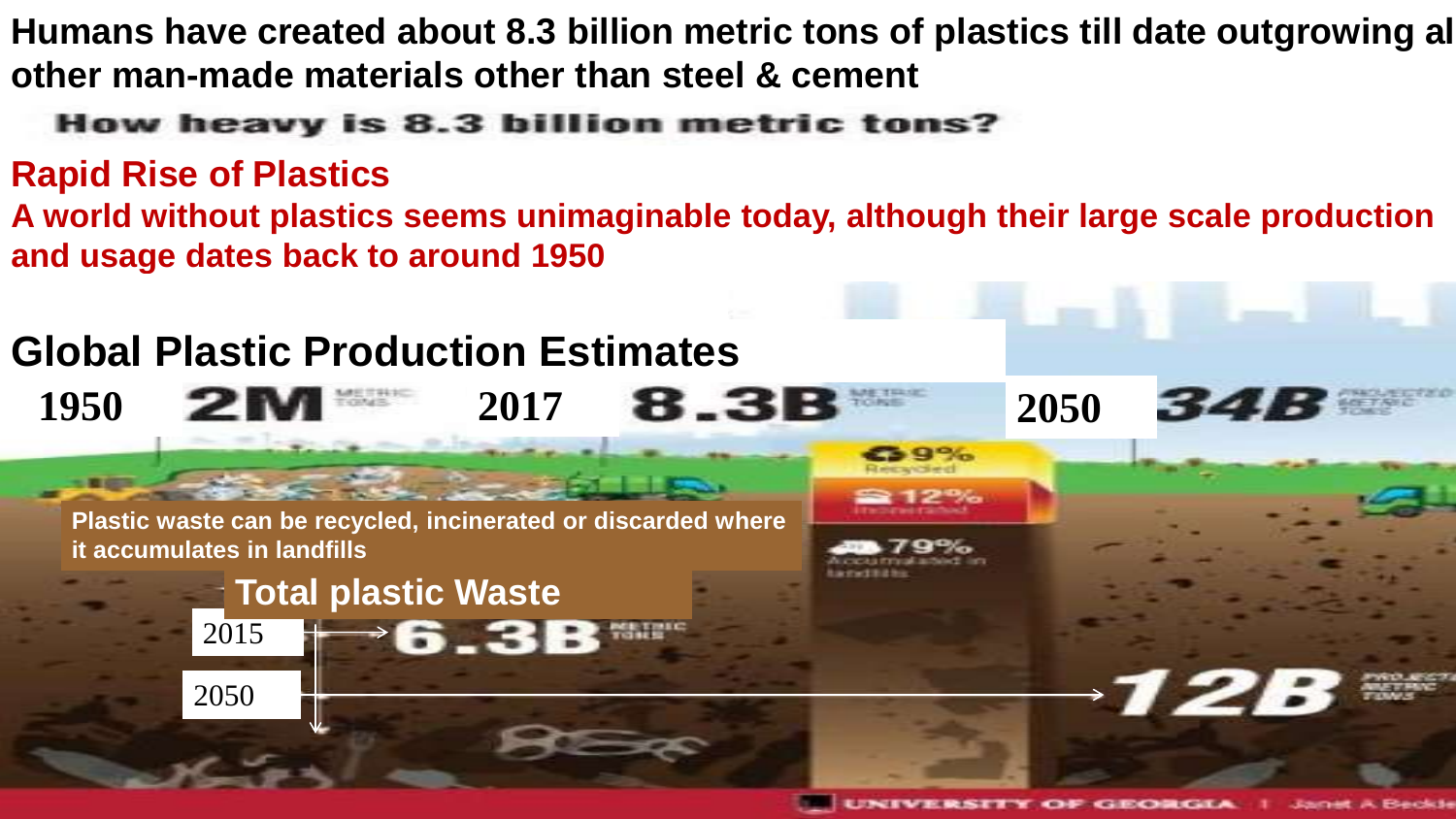#### **Waste Generated by Different Indian Cities: Plastics Waste/day in2014-15**

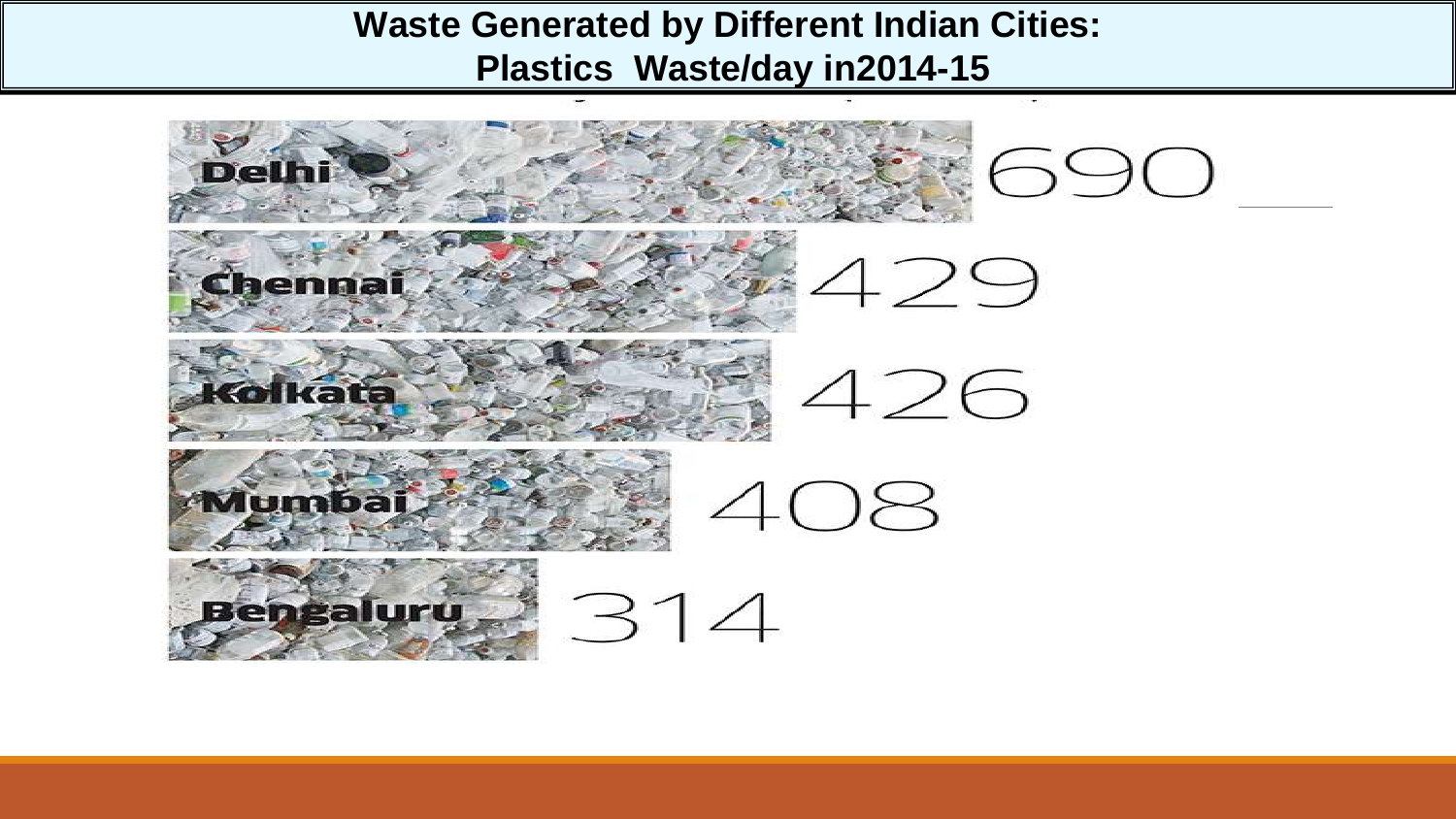# **Around The World: How Are Countries Dealing With Plastics**

**The country passed a 'Plastic Ban' law in 2016 to fight the** growing problem of plastic pollution in the world which states all plastic plates, cups, and utensils will be banned by 2020.

■ Sweden is following the policy of 'No Plastic Ban, Instead More Plastic Recycling.'

**I** Ireland is the perfect example that shows how one can get rid of the ubiquitous symbol of urban life – Plastics. The country passed a plastic bag tax in 2002 – that means that consumers would have to actually purchase bags. It was so high that within weeks of its implementation there was a reduction of 94 percent in plastic bag use.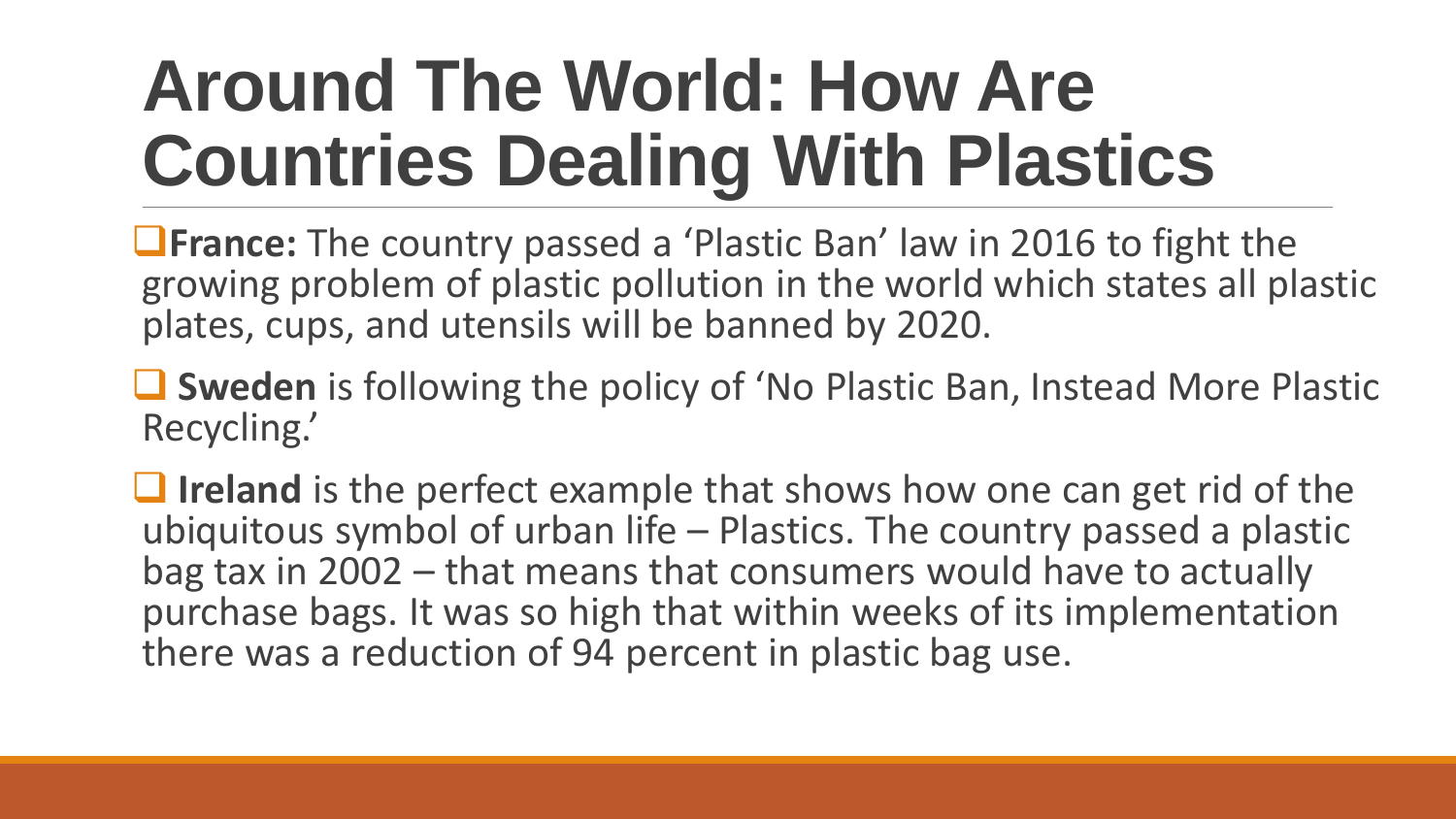# **Around The World: How Are Countries Dealing With Plastics**

■ China: The country instated a law in 2008 to deal with its growing plastic woes. China made it illegal for stores (small or big vendors) to give out plastic bags for free. It also said that owners should start charging the consumers for the plastic bags and allowed them to keep any profit they made for themselves. End result, after two years of the law implementation, usage of plastic bags dropped by a whopping 50%. That means around 100 billion plastic bags were kept out of the landfills.

 **Rwanda:** The country too suffered from plastic pollution like any other developing country, there were billions of plastic bags choking waterways and destroying entire ecosystems of Rwanda. To fight this scourge, the government launched a radical policy to ban all non-biodegradable plastic from the country.